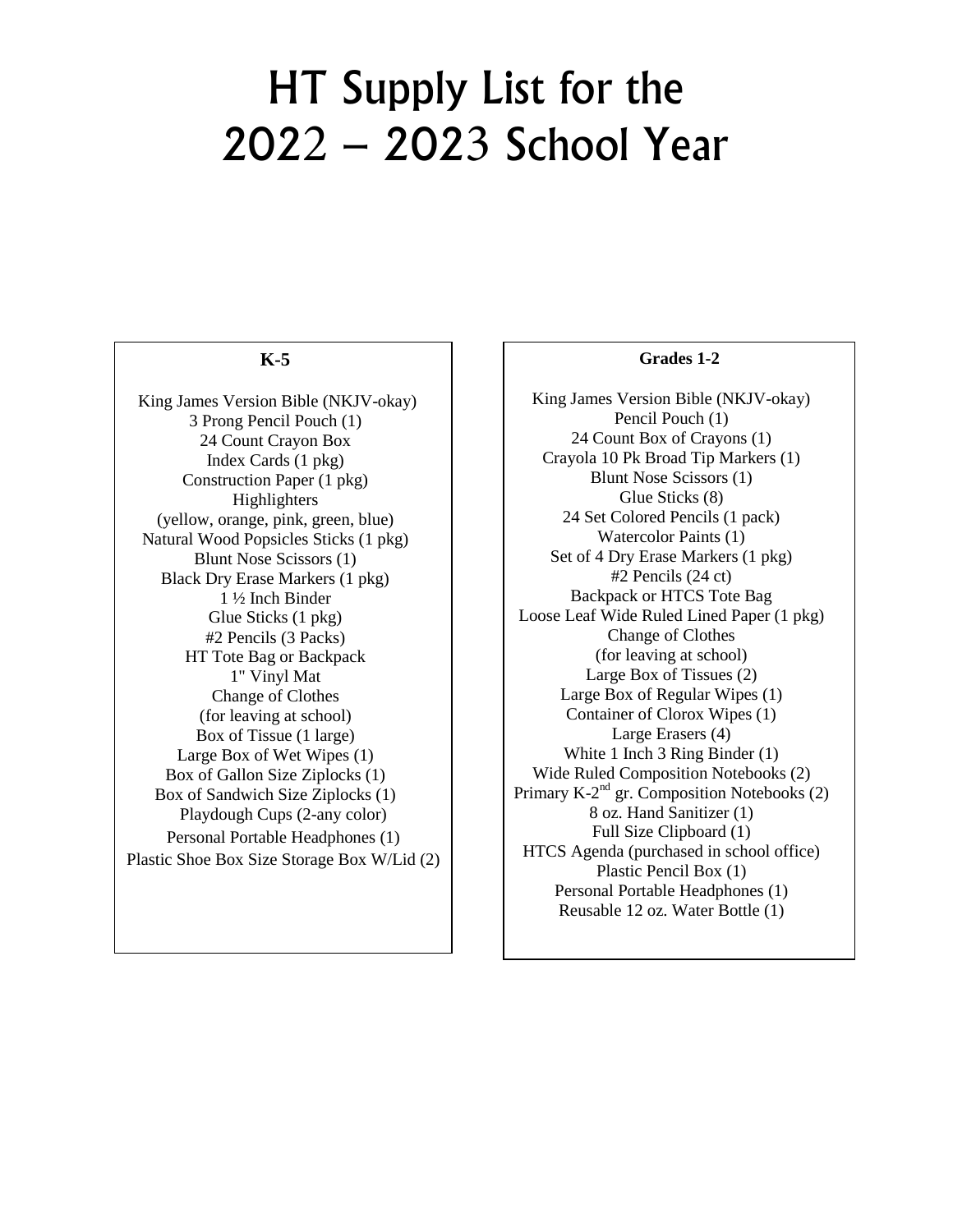## HT Supply List for the 2022 – 2023 School Year

### **Grades 3 - 4**

King James Bible (NKJV-okay) Box of 24 Crayons (1) Plastic Pencil Pouch (1) Blunt Nose Scissors (1) 3 Prong Solid Pocketed Folders (7) (3 holes to be used in 2" binder) Glue Sticks (2 pkgs) Dry Erase Markers (1 pkg) Plastic or Wooden Ruler 12 Pack #2 Pencils (2 - no mechanical) HT Tote Bag or Backpack Composition Notebooks (4) 5 Subject Spiral Notebook (1) Loose Leaf Lined Paper (2 pkgs) Box of Gallon Size Ziplocks (1) Box of Sandwich Size Ziplocks (1) Large Box of Tissues (2) Card Stock Paper ( 1-White & 1 Multi Color) Clip Board (1-full size) Colored Pencils (1) Large Elmer's Glue (1) Index Cards (1 pkg) 2" Binder (1) 1" Binder (1) Box of Colored Markers (1) Subject Divider Tabs ( 2 pkgs) Large Eraser (2) Pencil Cap Erasers (2 pkgs) Large Hand Sanitizer (1) Plastic Shoe Box Size Storage Box W/Lid (2) Multi Colored Highlighters (4) Personal Portable Headphones (1) HT School Agenda (purchased in school office)

### **Grades 5- 6** King James Bible (NKJV-okay) Box of Colored Pencils (1) #2 Pencils (4 packages) 3 Prong Pocket Folders (7) 2" Binder (1) Protractor  $(1)$ Compass (1) Ruler (1) Large Box of Tissues (2) Large Clorox Wipes (2) College Ruled Notebook Paper (4 pkgs) Box of Gallon Size Ziplocks (1) Box of Sandwich Size Ziplocks (1) Large Hand Sanitizer (2) Blue or Black Pens (2 pkgs) Full Size Clip Board (1) Pencil Cap Erasers (2 packs) 3 Prong Plastic Pencil Pouch (2) Composition Book (4) 5 Subject Spiral Notebook (1) Index Cards (1 pkg) Card Stock (1 white & 1 Multi Colored) Subject Divider Tabs ( 2 pkgs) Dry Erase Markers (1 pkg) 24 Box of Crayons (1) Large Eraser (2) HT Tote bag or Backpack (1) Elmer's Glue (2) Glue Sticks (4) Fine Tip Markers (1 pkg) Blunt Nose Scissors (1) Plastic Shoe Box Size Storage Box W/Lid (2) Personal Portable Headphones (1) HT School Agenda (purchased at school office)